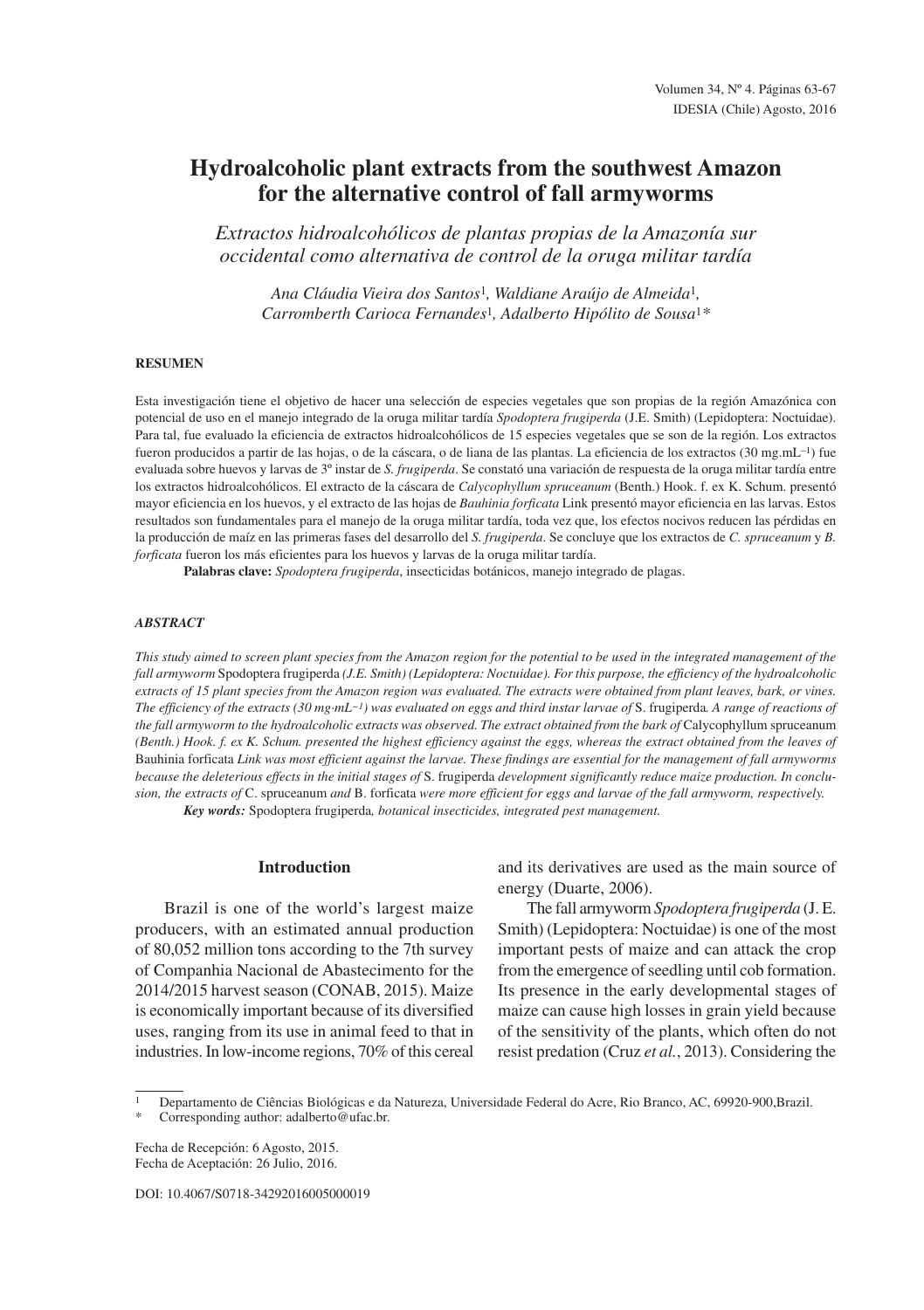difficulty to control this pest, up to five insecticide applications are made in some regions during the harvest season (Figueiredo *et al.*, 2006). The fall armyworm is typically managed using synthetic insecticides, but their application is often performed continuously and indiscriminately for several years. Consequently, the use of these products has caused environmental contamination and human poisoning and has caused resurgence of some pest species and extinction of natural predators (Lima Júnior *et al.*, 2010), along with selection of resistant insect species (Rodriguez & Omoto, 2001). An alternative control strategy involves using plant insecticides, with priority to materials obtained from endogenous plant species (Silva *et al.* 2007; Geris *et al.*, 2008; Sarria *et al.*, 2011; Santos *et al.*, 2011; Prophiro *et al.*, 2012; Silva *et al.*, 2012).

Several plant species synthesize compounds that protect against herbivory, pathogens, and microorganisms (Menezes-Aguiar, 2005). More than 100,000 secondary metabolites with insecticidal properties have been identified, including alkaloids, terpenoids, flavonoids and quinones obtained from approximately 200,000 plant species worldwide (Silva *et al.*, 2012). These compounds have distinct modes of action on insects, including acute toxicity and repellency, as well as inhibition of feeding, growth, development, and reproduction. They are commonly used in the forms of powders, extracts or oils, all of which are easily obtained and generally do not present risks to consumers and operators (Santos *et al.*, 2011; Silva *et al.*, 2012).

Considering the abovementioned information and that northern Brazil is located within the Amazon rainforest, a refuge to the largest plant biodiversity on the planet, the aim of this study was to screen plant species of this region to identify candidates with insecticidal potential against *S. frugiperda*.

# **Materials and Methods**

#### **Insect rearing**

The bioassays were carried out in the Laboratory of Entomology of the Federal University of Acre, Rio Branco Campus, under constant temperature  $(25 \pm 2 \degree C)$ , relative humidity  $(70 \pm 5\%)$  and 12-h scotophase, using biochemical oxygen demand-type incubators. A stock colony of *S. frugiperda* was established in the laboratory according to the methods of Bavaresco *et al.* (2002), from specimens from the Agroforestry Research Center of Acre (EMBRAPA/ AC). The caterpillars were fed on a diet composed of ascorbic acid  $(5.1 \text{ g})$ , sorbic acid  $(1.7 \text{ g})$ , agar  $(15.0 \text{ g})$ , distilled water (1,200.0 mL), beans (1,665.5 g), 10% formalin (5.0 mL), wheat germ (79.2 g), brewer's yeast (50.7 g), methyl parahydroxybenzoate (nipagin) (3.2 g), and inhibitor solution (5.0 mL). The diet was produced according to Kasten Júnior *et al.* (1978).

# **Sample extraction**

Extracts were produced from plant leaves, except for *Calycophyllum spruceanum* (Benth.)

| organ used |
|------------|
| Leaves     |
| Leaves     |
| Leaves     |
| Leaves     |
| Leaves     |
| Leaves     |
| Leaves     |
| Leaves     |
| Leaves     |
| Bark       |
| Leaves     |
| Leaves     |
| Leaves     |
| Leaves     |
| Vines      |
|            |

Table 1. List of plant species used for obtaining the hydroalcoholic extracts.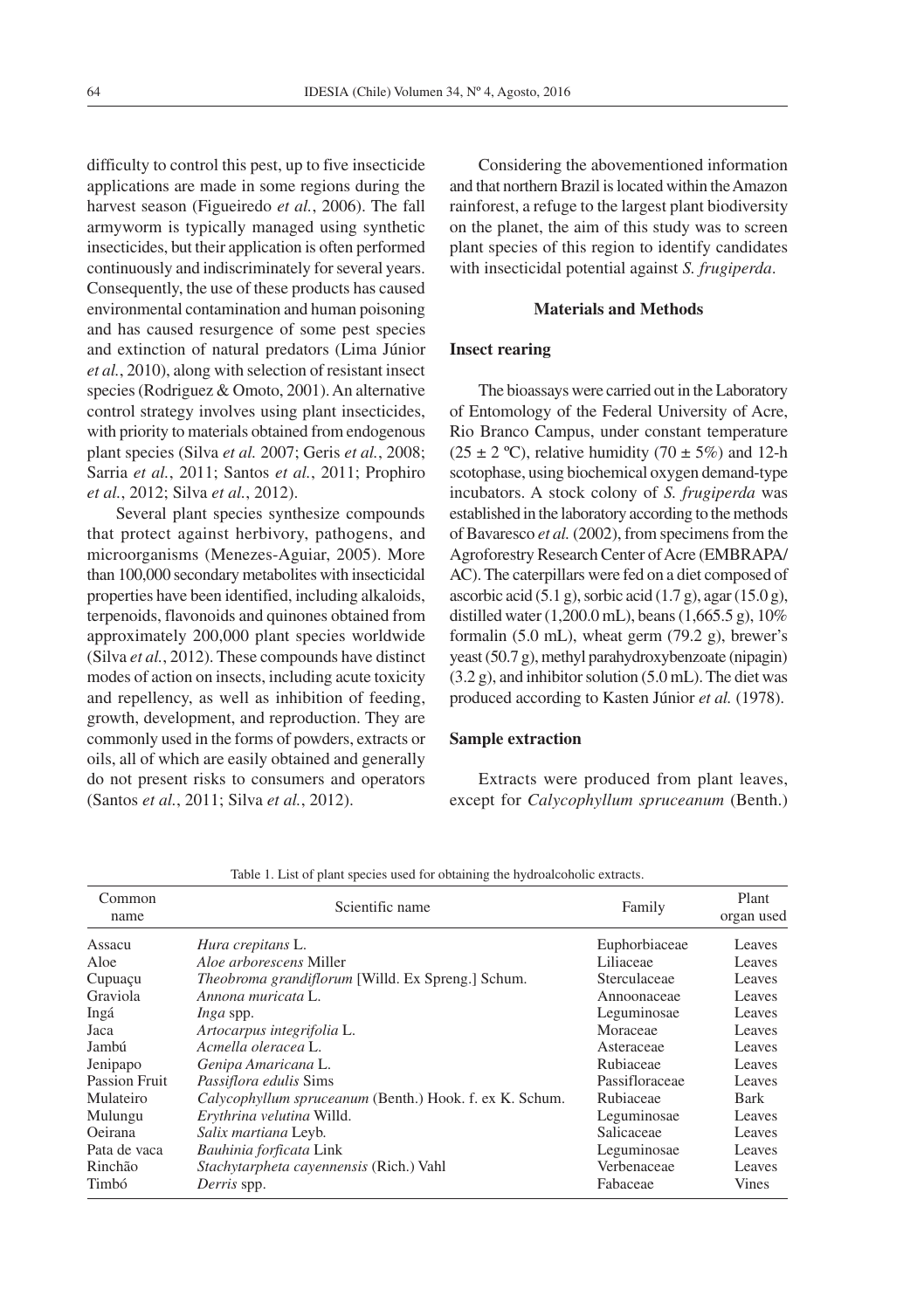Hook. f. ex K. Schum. and *Derris* sp., for which bark and vines were used, respectively (Table 1). These materials were collected in the municipalities of Rio Branco and Senador Guiomard, Acre, Brazil. The samples were dried at room temperature and transferred to trays covered with newspaper. After drying, the samples were ground in an electric mill and stored in plastic bags for 15 days.

Subsequently, 300 g of crushed plant material from each sample were added to a glass container containing 1.5 L of aqueous-alcoholic solution (ethanol:water, 7:3 v/v). The containers were placed in an ultrasonic bath for 2 h at a power of 90 W and frequency of 40 kHz. The extracted material was filtered using filter paper and the solvent was removed using a rotary evaporator. The extracted material was maintained at room temperature in biosafety cabinets with direct ventilation and stored under refrigeration overnight. The extraction was interrupted when the sample weight remained constant. The crude extracts were collected and the residues were discarded.

To measure the extract concentration (30 mg·mL−1), each crude extract was weighed on an analytical scale and transferred to a glass container capped with a polyvinyl chloride film. The desired concentration was obtained using distilled water, which was added to each crude extract 1 day prior to performing the bioassays to ensure that the extract was thoroughly dissolved.

# **Bioassays**

The efficiency of the extracts at 30 mg·mL−1 was evaluated on eggs and third instar larvae of *S. frugiperda*. Bioassay were performed in Petri dishes  $(5.0 \text{ cm diameter} \times 1.2 \text{ cm height})$  containing a filter paper disc moistened with 200 µL of each extract; the extract quantity was determined in preliminary tests. Four Petri dishes were used as replicates for each egg bioassay and contained a disc with 40 eggs/ plate. A single larva was used per plate to prevent cannibalism, which is common in this species. Forty larvae were used in each treatment, divided into four replicates of 10 larvae each. A completely randomized design was used. Eggs and larvae were exposed to the extracts for 24 h. Subsequently, the numbers of hatched and unhatched eggs and live and dead larvae were counted. The egg count was repeated daily until the fifth day, as established in the preliminary tests.

# **Statistical analysis**

The experimental design was completely randomized with four replicates. The efficiency of the treatments compared to the control was calculated using the Abbott formula (Abbott, 1925). The results were subjected to analysis of variance and the means were compared using the Scott-Knott grouping test at a significance level of 5% (Scott & Knott, 1974). The analyses were conducted using the Sistema para Análise de Variância software (Ferreira, 2011).

#### **Results and Discussion**

The results of the efficiency of the hydroalcoholic extracts against the eggs and third instar larvae are presented in Figures 1 and 2. The efficiency varied significantly among the extracts; for eggs and larvae it was  $0\% -75\%$  (F<sub>14:41</sub> = 4.51;  $P \le 4 < 0.001$ ) and 0%  $-42.50\%$  (F<sub>14,41</sub> = 6.96;  $P \leq 4 < 0.001$ ), respectively. At least one extract showed ovicidal activity and another extract exhibited larvicidal activity, with significantly higher efficiency compared to other plant extracts. The most efficient extract against the eggs was obtained from the bark of *C. spruceanum* and the extract that was most efficient against the larvae was obtained from the leaves of *B. forficata* Link.



Figure 1. Efficiency of plant extracts against eggs of *S. frugiperda*. Averages grouped with bars at different periods indicate significant differences using the Scott–Knott test  $(P < 0.05)$ .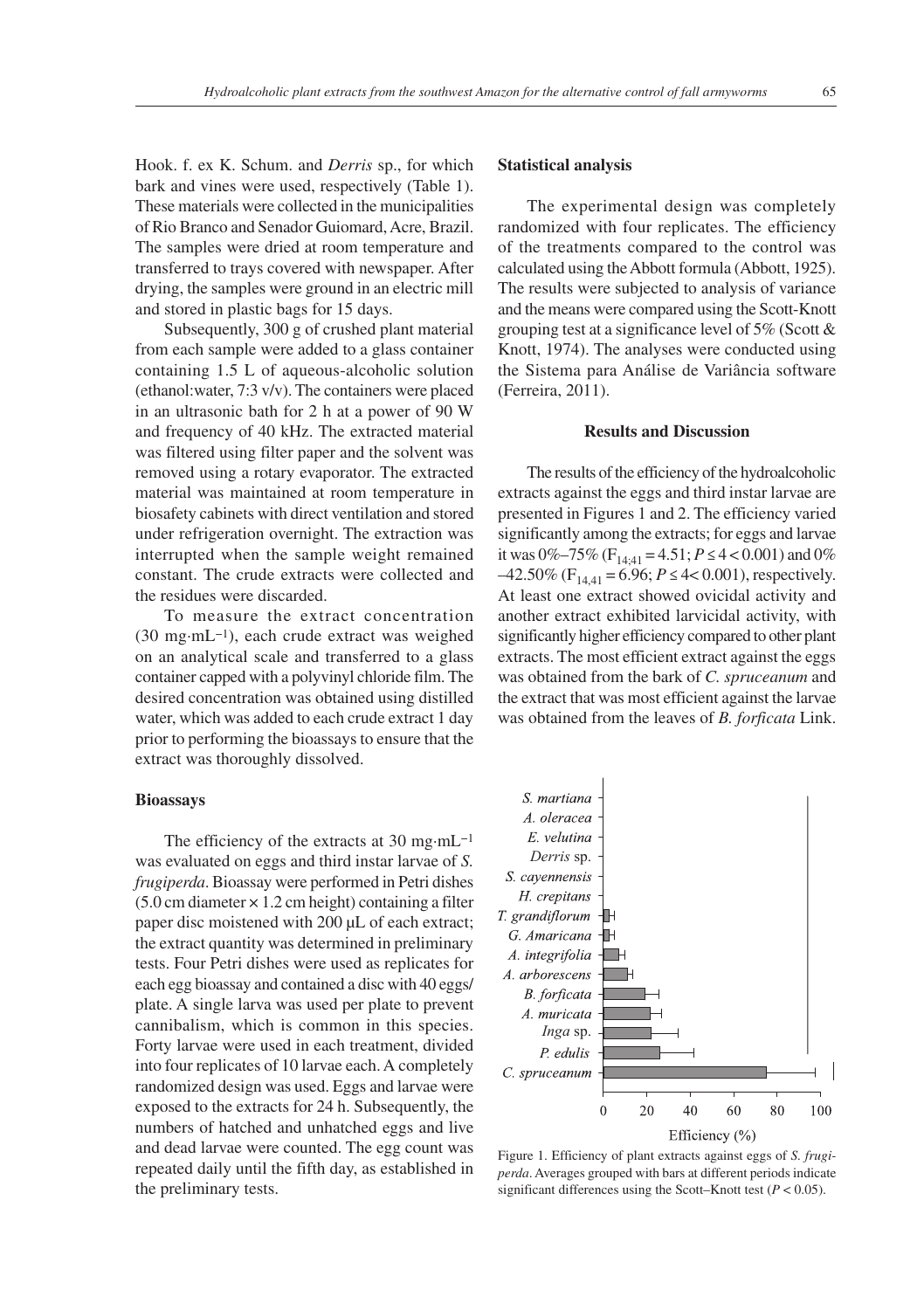

Figure 2. Efficiency of plant extracts against third instar larvae of *S. frugiperda*. Averages grouped with bars at different periods indicate significant differences using the Scott-Knott test ( $P < 0.05$ ).

This study reported for the first time the insecticidal potential of the hydroalcoholic extracts of *C. spruceanum* and *B. forficata* –common plant species in the southwestern Amazon– against *S. frugiperda*. From a toxicological point of view, the recognition of the insecticidal potential of these plant species is significant because of the range of secondary metabolites often found in hydroalcoholic extracts. These chemical metabolites are not required for the immediate survival of plant cells but confer an evolutionary advantage for their survival and reproduction (Vizzoto *et al.*, 2010); they may also function as natural defense pesticides against herbivores or pathogens (Santos *et al.*, 2011; Silva *et al.*, 2012).

Although this is the first study recording the ovicidal activity of the *C. spruceanum* extract, previous studies have reported the presence of insecticidal compounds, including coumarin, alkaloids, and triterpenes, in other species of the family Rubiaceae (Oliveira *et al.*, 2013); this highlights the importance of fractioning this extract and increased efforts to enhance its activity. Another important factor related to the insecticidal potential of this extract is that the fall armyworm is difficult to control at the egg stage owing to the presence of a lipid or waxy layer inside the corium with ability to retain toxic substances (Machado *et al.*, 2007).

The insecticidal activity of the *B. acuarana* extract against larvae of *Aedes aegypti* has also been reported (Góis *et al.*, 2011; 2013). Thirty compounds were obtained from the essential oil of the leaves of this plant species and the main constituents were sesquiterpenes, spathulenol (23.4% ± 0.08%), *epi*-α-cadinol (20.7% ± 0.12%), and caryophyllene oxide  $(16.4\% \pm 0.04\%)$  (Góis *et al.*, 2011). Previous studies on the insecticidal activity of *C. spruceanum* and *B. forficata* and of other plant species from the Amazon indicate that the flora of this region has immense potential for the production of secondary compounds with biocidal activity. Notably, the majority of the studies on the insecticidal properties of plants from the Amazon are recent (Silva *et al.*, 2007; Geris *et al.*, 2008; Sarria *et al.*, 2011; Moreno *et al.*, 2011; 2012; Prophiro *et al.*, 2012).

In conclusion, the extracts of *C. spruceanum* and *B. forficata* were more efficient for eggs and larvae of the fall armyworm, respectively. These results of this study are of fundamental importance for an integrated pest management, considering that deleterious effects in the initial stages of *S. frugiperda* development reduce maize production. Moreover, these results are of considerable economic importance to Amazonian producers, who have low purchasing power, and these plants are essential sources of material for the development of novel insecticidal compounds. However, the plant species evaluated in this study were selected on the basis of their biocidal potential, their taxonomic status (genus/family), or their constituents. According to Tavares & Vendramim (2005), the availability of active compounds in plants may vary depending on the solvent used in the preparation of the extracts. This finding indicates that the possibility of detecting biocidal activities in these plant species or finding extracts with higher toxicity should not be ignored.